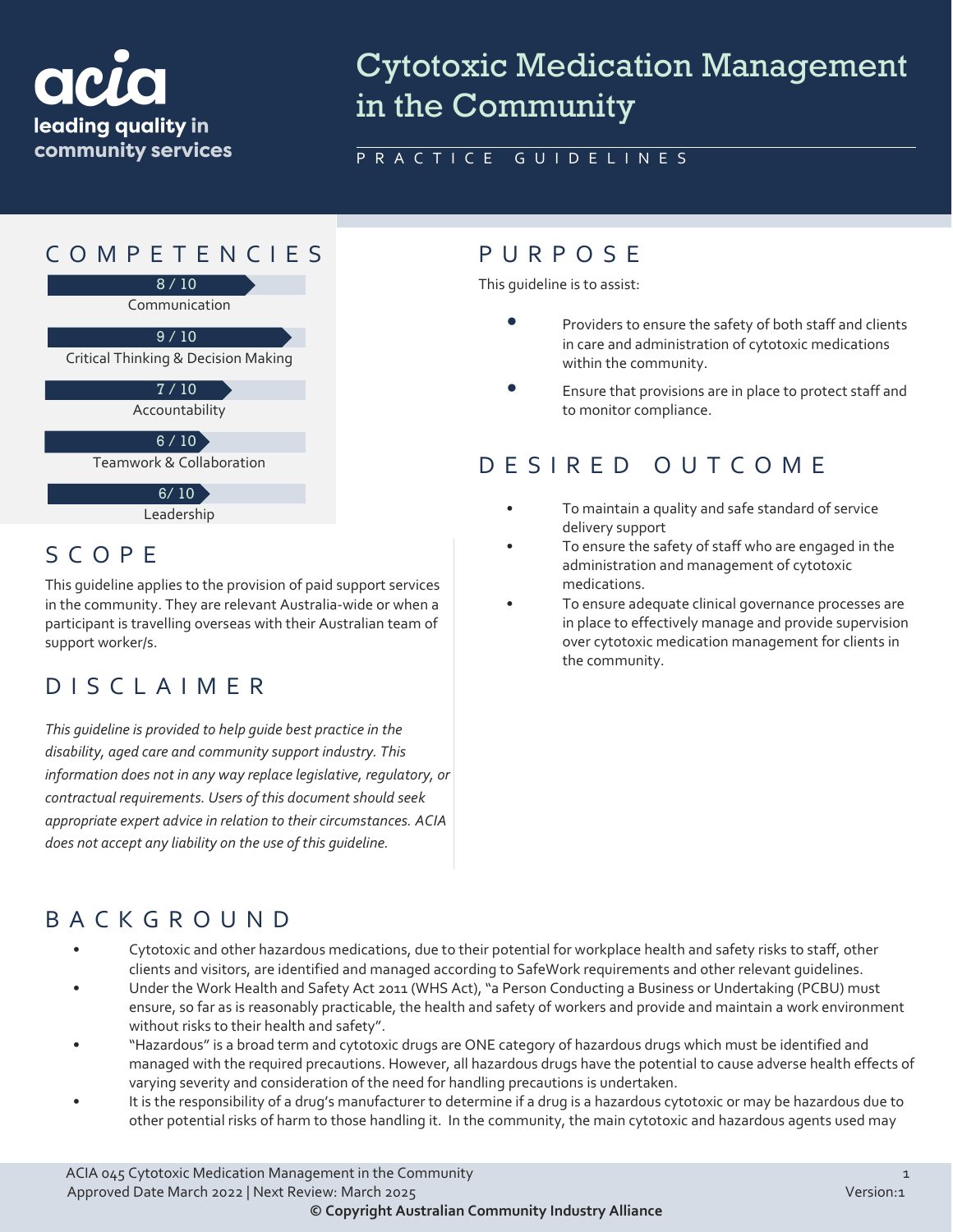carry a low-level risk for staff responsible for assistance with medication administration, personal care, laundering and cleaning, and a low risk also to other clients and visitors.

- Examples of Cytotoxic Medications that may be used in the community:
- o Methotrexate (Methoblastin, DBL Methotrexate)
- o Azathioprine (Imuran, Thioprine, Azapin, Azamun, APO-Azathioprine)
- o Hydroxyurea (Hydrea)
- o Fluorouracil (Efudix Cream)
- Examples of hazardous medications:
	- o Dutasteride (Avodart, Duodart)
	- o Finasteride (Proscar, Finasta, APO-Finasteride)
	- o Tamoxifen (Genox, Nolvadex, Tamoxen, Tamosin)
	- o Anastrazole (Arimadex, Anastrol)
	- o Mycophenolate (CellCept, Ceptolate, Cellplant, Imulate, APO-Mycophenolate)
	- o Lenalidomide (Revlimid)
	- o Leflunamide (Arava)
	- o Thalidomide (Thalomid)

#### DEFINITIONS & SUPPORTING INFORMATIO N

**Community Supports and/or Services** is defined as the provision of paid supports and services in a service user's home or community. It includes but is not limited to, the following activities of daily living:

- personal care or support
- housework or domestic assistance
- transport assistance
- community access
- social support
- nursing services
- clinical supports
- gardening and home maintenance
- palliative care
- respite care

**Support Worker** - A paid person who assists people to perform tasks of daily living so as to participate in social, family and community activities in the person's home and their community. Support Workers have been commonly known in the past as attendant care worker, disability worker, aged care worker, community worker, homecare worker, care worker or paid carer.

**Service Provider** - Organisation or person accountable for the delivery of supports to Clients.

**Carer** - a person that provides supports to the Client at no cost (generally family or friend).

**Support Worker Competency** - trained and assessed as competent by a Registered Nurse or a person deemed competent by the provider to safely and appropriately perform a specified task as a support worker.

**Client** means the service user, participant, user, care recipient, consumer or person receiving the nursing or support services.

**Plan** means a Service Plan, Support Plan or Individual Plan (however titled – the plan) is a document developed in response to a request for service. It is developed by a Registered Nurse or a person deemed competent by the provider from the service provider, prior to the commencement of service delivery. It outlines the expected outcomes of the requested care/services and the tasks, duties and interventions required to meet the care and service needs of the client (within the parameters of the funding program). The plan guides and directs the individual support worker or Registered Nurse in their day-to- day delivery of the services.

**Registered Nurse** means a person who has completed the prescribed educational preparation, demonstrated competence for practice, and is registered and licensed with the Australian Health Practitioner Regulation Agency (AHPRA) as a Registered Nurse.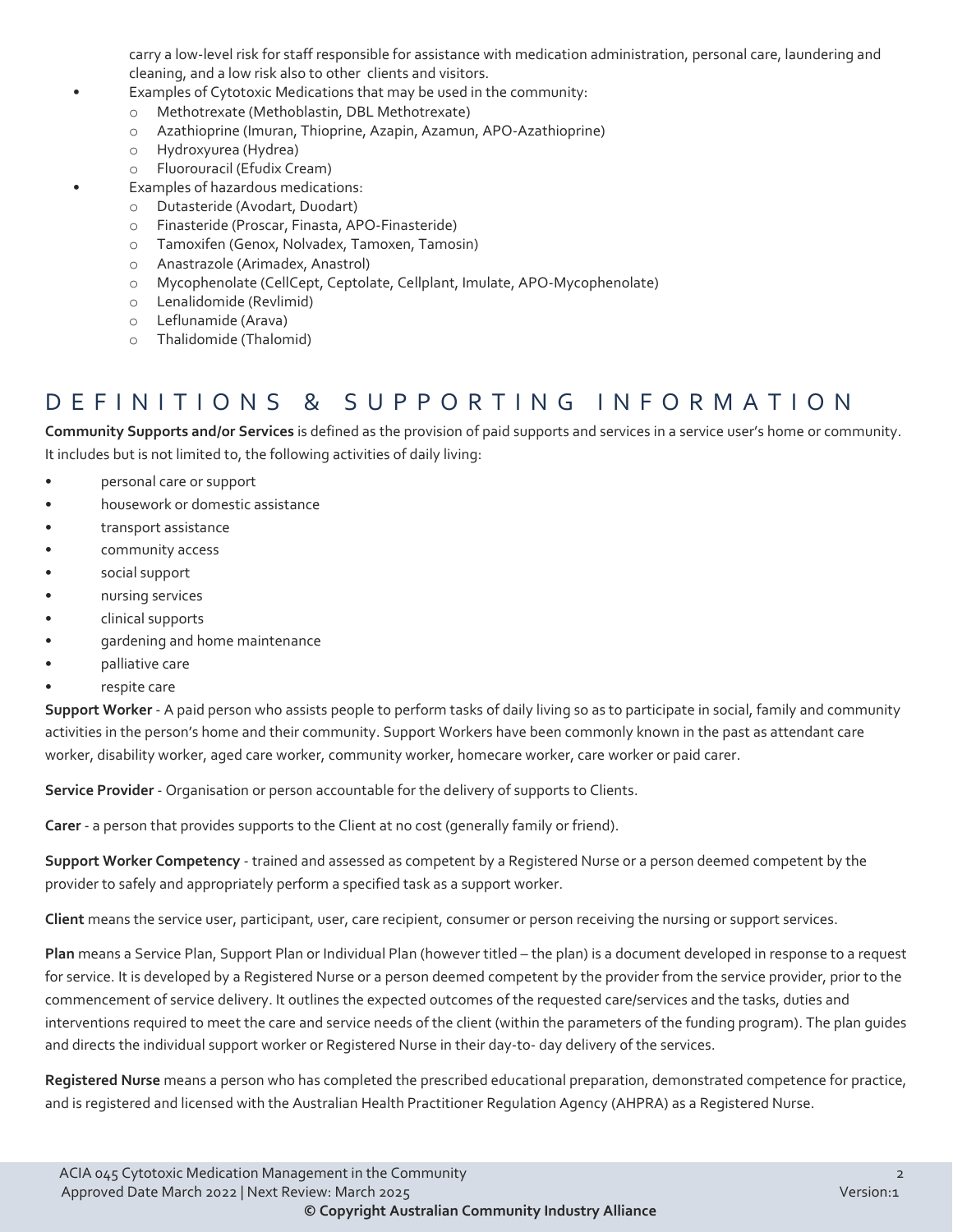**Competent** means having been trained and assessed by a registered nurse or enrolled nurse or approved assessor as competent to safely and appropriately perform a specified task.

**Hazardous drug**: a drug which displays one or more of the following characteristics in humans and/or animals:

- Carcinogenicity: cancer causing agents carcinogens
- Genotoxicity and/or mutagenicity: agents that cause a change or mutation in genetic material (genotoxic effects are not always caused by mutation therefore genotoxic agents are not always mutagens, however mutagenic agents are always genotoxic) – genotoxic agents and/or mutagens
- Teratogenic: agents that cause foetal malformation or defects in foetal development or other developmental toxicity teratogens
- Reproductive toxicity or fertility impairment
- Serious organ toxicity or adverse health effects at low doses in experimental animal models or treated clients, e.g. hypersensitivity reactions
- The structure and toxicity profiles of new drugs that mimic existing drugs determined hazardous by the five previous criteria.

**Antineoplastic (anti-cancer**): agents used to control or kill cancer cells; includes cytotoxic, hormonal, immune-system-modifying (immunomodifier), some antiviral, biological and molecular targeted therapies.

**Immunomodifier**: an agent that interacts in some way with the immune system either to stimulate it to recognise and attack cancer cells or to inhibit the production of abnormal immune system cells or molecules present as a result of cancer; includes immunosupressants.

**Targeted therapies**: agents that block the growth and spread of cancer by interfering with specific molecules involved in tumour growth and progression.

**Cytotoxic:** an agent capable of disrupting the growth and function of both healthy and diseased cells and can be carcinogenic, genotoxic, mutagenic, teratogenic or hazardous to cells in any way. Commonly used in referring to antineoplastic drugs that selectively damage or destroy dividing cells.

**Biohazard**: an infectious agent or hazardous biological material that presents a risk to the health of humans or the environment.

**Carcinogenicity**: ability or tendency to induce cancer.

**Teratogenicity**: ability to disturb the development of an embryo or foetus. Teratogens can halt a pregnancy or produce a congenital malformation (birth defect).

**Developmental toxicity:** toxicity resulting in adverse effects induced during pregnancy, or as a result of parental exposure, that can be manifested at any point in the life span of the organism.

**Reproductive toxicity**: any effect of agents that would interfere with reproductive ability or capacity (fertility), including effects on lactation.

**Genotoxicity:** toxicity resulting in heritable (passed on to progeny/offspring) changes in the genetic material in germ cells, namely spermatocytes or oocytes via chemical interaction with DNA and/or non-DNA targets. Genotoxins include substances that are mutagenic; substances that induce transmissible changes in DNA structure involving a single gene or a group of genes.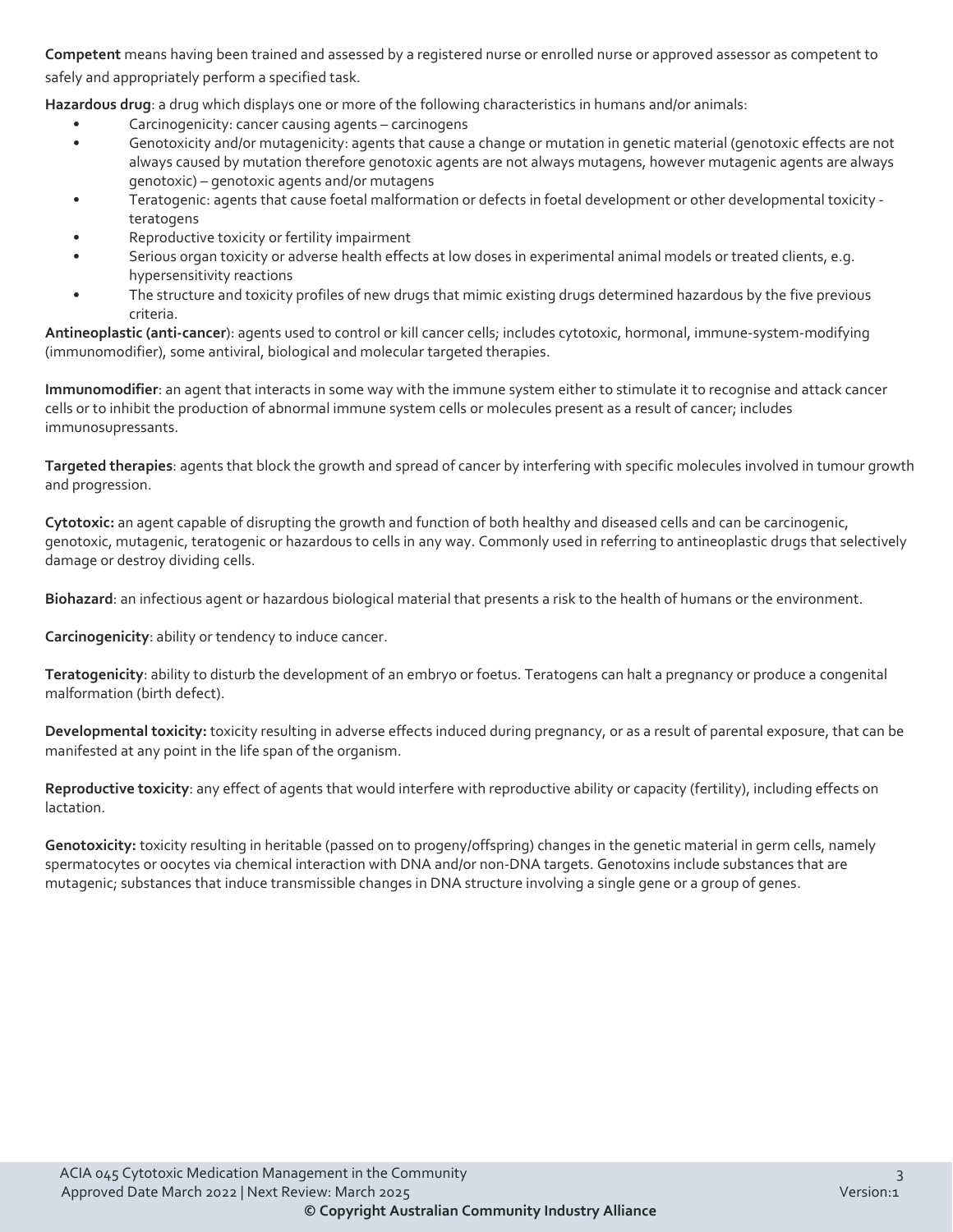## GUIDELINE

- As required in workplace safety legislation and relevant state/territory guidelines, the Provider has procedures in place to enable identification and management of risks from cytotoxic drugs, and to inform and consult staff in the process.
- Recommendations are:
	- o The Provider keeps a Cytotoxic Drug Register, together with the corresponding Material Safety Data Sheets for agents used, and carries out cytotoxic drug risk assessment.
	- o Appropriate management strategies are utilised at the Centre to minimise risks when handling cytotoxic drugs, bodily fluids, soiled linen or other items from a client who is receiving cytotoxic drugs, irrespective of the level of risk.
	- o Where a client receives cytotoxic or hazardous drug treatment as an outpatient in a hospital or clinic, written or printable information detailing the specific management precautions and the length of time these are to remain in place must be provided by the treating hospital or clinic.

Cytotoxic and hazardous medications that may have the potential for safety risks to staff, clients or visitors are required to be identified appropriately with warning labels applied to the dispensed container. The dispensed container may be the original manufacturer's container or a dose administration aid (DAA) where it is suitable for repackaging of the particular medication. The responsibility for such labelling is with the supplying pharmacy in accordance with professional practice standards. Labels used indicate the medication is "CYTOTOXIC" or "HAZARDOUS", depending on the classification and potential risks of the individual medication.

The Provider process for establishing which medications require hazardous medication labelling by the contracted supplying pharmacy (or pharmacies) is through advice from:

- o guidelines providing lists of cytotoxic and other hazardous medications (Meditrax 'Guide to Cytotoxic and other Hazardous medication in aged care'), and/or
- o the supply pharmacist, and/or
- o accredited pharmacist, and/or
- o the client's treating hospital or outpatient clinic, and
- as agreed by the Provider has considered this purpose, where relevant guidelines, manufacturer's recommendations, workplace health and safety obligations and practical issues can be considered, and an agreed procedure determined.
- Where cytotoxic and hazardous medications are dispensed into a DAA, the supplying pharmacy has a responsibility to ensure that no other non-cytotoxic or non-hazardous medications are included in the same pack (that is, a separate DAA is to be used for cytotoxic and hazardous medications).
- Cytotoxic and hazardous medications are to be delivered by the supplying pharmacy packaged in a container or bag separate from any other medication or items and the bag must also be labelled as "CYTOTOXIC" or "HAZARDOUS" as is appropriate for the particular medication(s).
- If on receipt of a cytotoxic or hazardous medication or in the administration process, there is evidence that the medication is damaged or the packaging is broken in any way such that there is risk of powder inhalation or skin contamination, the medication is to be returned to the supplying pharmacy in a sealed container or bag. If however the risk of contamination is likely to be increased by returning the medication to the pharmacy (e.g. leaking container), it is to be disposed of as cytotoxic waste using the spill kit if necessary and a new supply requested from the pharmacy.
- All cytotoxic and hazardous medications are to be handled and administered using a no-touch technique and appropriate personal protective equipment (PPE) utilised as recommended.
- Staff who are pregnant, breastfeeding or planning parenthood may elect to not be involved in the handling and administration of cytotoxic or hazardous medications.
- Staff handling and administering cytotoxic and hazardous medications receive training in procedures required for safe handling and administration, and all staff involved in care procedures and cleaning of clients' rooms, linen, clothing and incontinence aids etc., receive training as to any additional precautions required due to potential risks involved in carrying out these tasks.
- In general, cytotoxic and hazardous medications are to be limited to oral solid dose formulations (tablets or capsules) and topical agents. Oral dose formulations are not to be altered (e.g. tablets crushed, or capsules opened). However, if there is a particular requirement for administration by injection or oral liquids, or for crushing or other altering of oral solid dose formulations, consideration on a case by case basis is to be made by the Provider and only put in place where the potential risks can be managed by the use of additional PPE (that is, face mask, eye goggles and protective gown in addition to disposable gloves), and staff training as necessary. Disposable equipment (e.g. sealed bag) is to be used in the crushing process and medication altered is to be given separately to other altered medication and the equipment used such as the medication cup and plastic spoon are disposed of as cytotoxic waste.